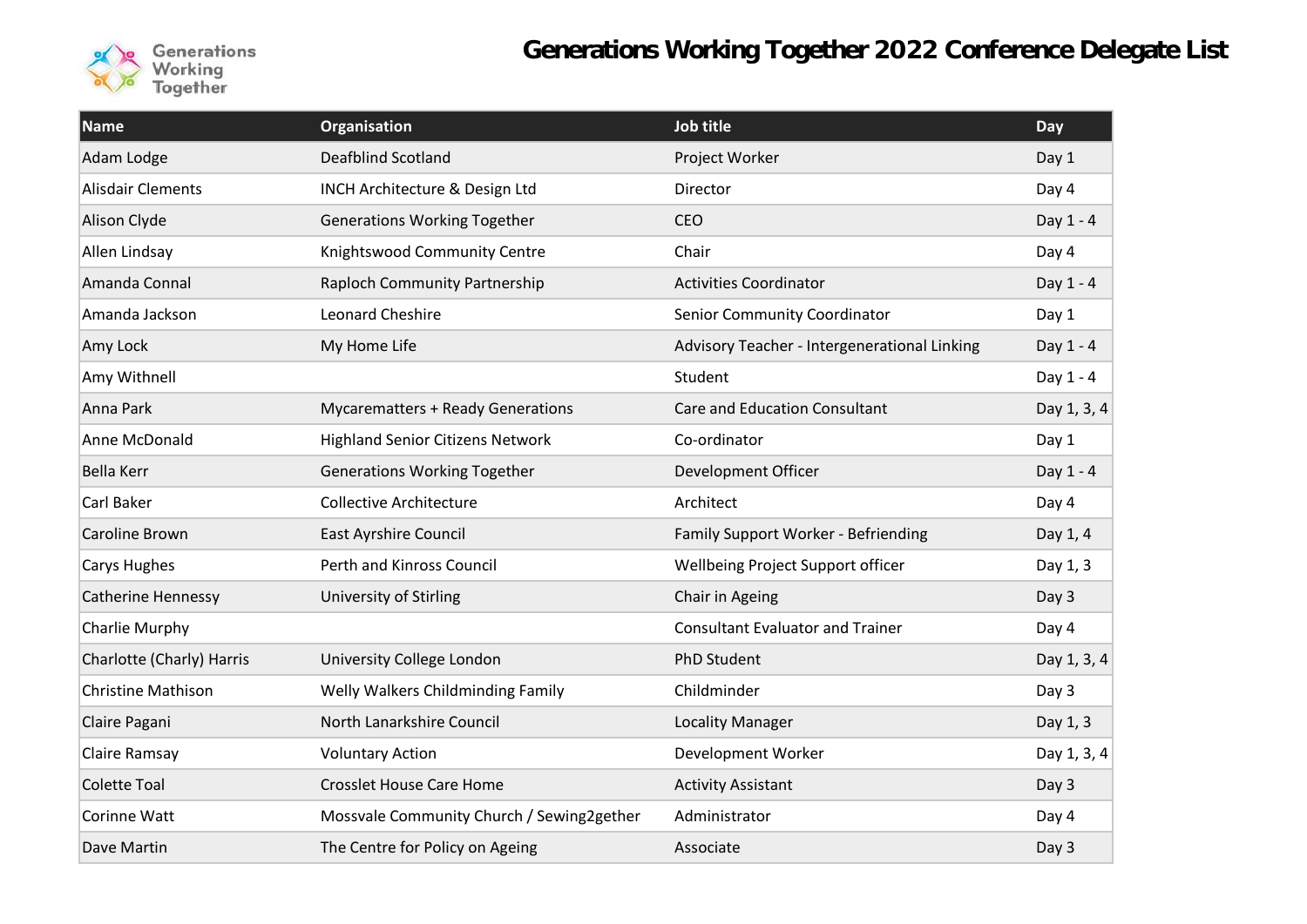

| Debbie Smith                 | Monifieth Befriend                              | <b>Schools' Coordinator</b>                  | Day 1       |
|------------------------------|-------------------------------------------------|----------------------------------------------|-------------|
| Debs Hahn                    | <b>Edinburgh Garden Partners</b>                | Project Coordinator                          | Day 4       |
| Demi Mardon                  | Kelvinside Academy                              | Early Year's Practitioner                    | Day 4       |
| Denise Nicolson              | <b>Shetland Islands Council</b>                 | Adult Learning Development Officer           | Day 1 - 4   |
| Denise Yap                   | <b>Generations Working Together</b>             | Finance & Development Officer                | Day 1-4     |
| Diana Findlay                | Borders Older Peoples Forum and SOPA            | Chair                                        | Day 3       |
| Donna Laing                  | Care Inspectorate                               | Inspector                                    | Day 1 - 4   |
| Dwight Tse                   | University of Strathclyde                       | Lecturer in Psychology                       | Day 1, 3    |
| Eilidh Sanderson             | CVS Inverclyde                                  | Partnership Coordinator                      | Day 1 - 4   |
| Elaine McAlinden             | <b>Glenboig Development Trust</b>               | Development Worker                           | Day 2, 3, 4 |
| Elizabeth ludden             | <b>Ready Generations</b>                        | trustee                                      | Day 1 - 4   |
| <b>Ellie Robinson Carter</b> | <b>Sensory Trust</b>                            | Project Manager                              | Day 1 - 4   |
|                              |                                                 |                                              |             |
| <b>Emily Bird</b>            | MagicMe                                         | Project Manager                              | Day 4       |
| Emily Squadroni              |                                                 | Teacher                                      | Day 1, 3, 4 |
| <b>Eunice Lin Nichols</b>    | Encore, USA                                     | Vice President                               | Day 4       |
| <b>Fiona Farrell</b>         | <b>Redux Services Scotland</b>                  | <b>Operations Manager</b>                    | Day 1-4     |
| Fraser Thomson               | <b>Cromarty Youth Cafe</b>                      | Youth Worker                                 | Day 1       |
| Gary Brown                   | Life Changes Trust                              | National Leadership Network Dev Co-ordinator | Day 1       |
| Georgia Artus                | <b>Vintage Vibes</b>                            | Marketing and Communications                 | Day 1 - 4   |
| <b>Gordon Giles</b>          | Knightswood Community Centre                    | Development Officer                          | Day 4       |
| <b>Graham Hewitson</b>       | <b>Generations Working Together</b>             | Chair                                        | Day 1-4     |
| Gregor McGrogan              | Leonard Cheshire                                | My Involvement Link Worker                   | Day 1       |
| Janine Aitken                | <b>Health and Social Care Alliance Scotland</b> | Digital Network Officer                      | Day 1 - 4   |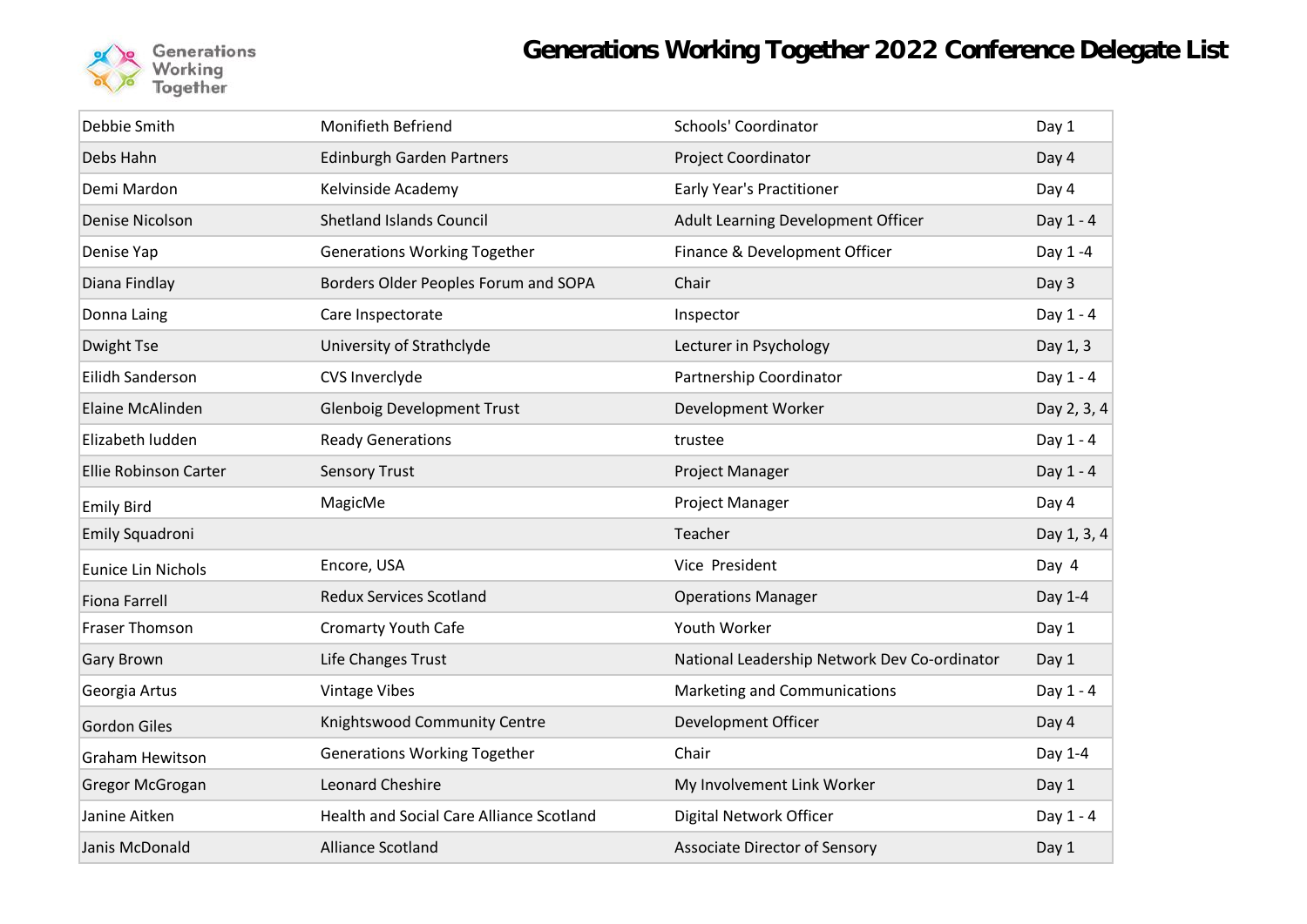

| Jennifer Bradley<br>Consultant<br>JBradley<br>Fife council<br>Social Care Worker<br>Jenny Brodie<br>Play Scotland<br>Learning and Development Officer<br>Jenny Lester<br><b>Scottish Green Councillor</b><br><b>Glasgow City Council</b><br>Jon Molyneux<br>Jose Alejandro Fernandez Cruz<br><b>Andrew Fleck Children's Services</b><br>Intergenerational Project Assistant<br>Regional Development Officer<br>Joyce Savage<br>Linking Generations Northern Ireland<br><b>Judith Currie</b><br>Children 1st<br>Social Worker/Trustee<br>Judith Ish-Horowicz<br>Apples and Honey Nightingale CIC<br>Director<br><b>Judy Crabb</b><br><b>Heart of New Haven</b><br>Trustee<br>Julia Walker<br><b>Enable Scotland</b><br>SDS Project Officer p/t temp<br>Julia White<br><b>SOPA</b><br>Project Officer<br>PhD Researcher<br>Juliana Mohamed<br>University of Nottingham UK<br>Dementia Services Dev. Centre, Uni. of Stirling<br>Junjie Huang<br>Senior Architect<br>Kate Hudson<br>Organisational Change Manager<br><b>NHS</b><br><b>Kate Samuels</b><br><b>Generations Working Together</b><br><b>Communications and Policy Officer</b><br><b>Kaukab Stewart MSP</b><br><b>Scottish Parliament</b><br><b>MSP</b><br>Kevin Smith<br><b>CEIS</b><br><b>Business Advisor</b><br><b>Andrew Fleck Children's Services</b><br><b>Kim Hiscott</b><br><b>Executive Director</b><br>Kirsty Strachan<br><b>Fife Council</b><br><b>Gaelic Development Officer</b><br><b>INCH Architecture and Design</b><br>Architectural Designer<br>Laura Farquhar<br>North Lanarkshire Council<br>Arts Development Officer (Performing Arts)<br>Laura McIver<br>Physical Activty Inclusion Officer<br>Laura Taylor<br><b>Active Stirling</b><br>Lavinia Schmidt<br><b>Voluntary Action Shetland</b><br>Youth Volunteering Support Worker |               |                          |          |             |
|-----------------------------------------------------------------------------------------------------------------------------------------------------------------------------------------------------------------------------------------------------------------------------------------------------------------------------------------------------------------------------------------------------------------------------------------------------------------------------------------------------------------------------------------------------------------------------------------------------------------------------------------------------------------------------------------------------------------------------------------------------------------------------------------------------------------------------------------------------------------------------------------------------------------------------------------------------------------------------------------------------------------------------------------------------------------------------------------------------------------------------------------------------------------------------------------------------------------------------------------------------------------------------------------------------------------------------------------------------------------------------------------------------------------------------------------------------------------------------------------------------------------------------------------------------------------------------------------------------------------------------------------------------------------------------------------------------------------------------------------------------------------------------------------------------------------|---------------|--------------------------|----------|-------------|
|                                                                                                                                                                                                                                                                                                                                                                                                                                                                                                                                                                                                                                                                                                                                                                                                                                                                                                                                                                                                                                                                                                                                                                                                                                                                                                                                                                                                                                                                                                                                                                                                                                                                                                                                                                                                                 |               |                          |          | Day 1 - 4   |
|                                                                                                                                                                                                                                                                                                                                                                                                                                                                                                                                                                                                                                                                                                                                                                                                                                                                                                                                                                                                                                                                                                                                                                                                                                                                                                                                                                                                                                                                                                                                                                                                                                                                                                                                                                                                                 |               |                          |          | Day 1 - 4   |
|                                                                                                                                                                                                                                                                                                                                                                                                                                                                                                                                                                                                                                                                                                                                                                                                                                                                                                                                                                                                                                                                                                                                                                                                                                                                                                                                                                                                                                                                                                                                                                                                                                                                                                                                                                                                                 |               |                          |          | Day 3       |
|                                                                                                                                                                                                                                                                                                                                                                                                                                                                                                                                                                                                                                                                                                                                                                                                                                                                                                                                                                                                                                                                                                                                                                                                                                                                                                                                                                                                                                                                                                                                                                                                                                                                                                                                                                                                                 |               |                          |          | Day 4       |
|                                                                                                                                                                                                                                                                                                                                                                                                                                                                                                                                                                                                                                                                                                                                                                                                                                                                                                                                                                                                                                                                                                                                                                                                                                                                                                                                                                                                                                                                                                                                                                                                                                                                                                                                                                                                                 |               |                          |          | Day 1 - 4   |
|                                                                                                                                                                                                                                                                                                                                                                                                                                                                                                                                                                                                                                                                                                                                                                                                                                                                                                                                                                                                                                                                                                                                                                                                                                                                                                                                                                                                                                                                                                                                                                                                                                                                                                                                                                                                                 |               |                          |          | Day 1, 4    |
|                                                                                                                                                                                                                                                                                                                                                                                                                                                                                                                                                                                                                                                                                                                                                                                                                                                                                                                                                                                                                                                                                                                                                                                                                                                                                                                                                                                                                                                                                                                                                                                                                                                                                                                                                                                                                 |               |                          |          | Day 1, 2, 4 |
|                                                                                                                                                                                                                                                                                                                                                                                                                                                                                                                                                                                                                                                                                                                                                                                                                                                                                                                                                                                                                                                                                                                                                                                                                                                                                                                                                                                                                                                                                                                                                                                                                                                                                                                                                                                                                 |               |                          |          | Day 1, 3, 4 |
|                                                                                                                                                                                                                                                                                                                                                                                                                                                                                                                                                                                                                                                                                                                                                                                                                                                                                                                                                                                                                                                                                                                                                                                                                                                                                                                                                                                                                                                                                                                                                                                                                                                                                                                                                                                                                 |               |                          |          | Day 4       |
|                                                                                                                                                                                                                                                                                                                                                                                                                                                                                                                                                                                                                                                                                                                                                                                                                                                                                                                                                                                                                                                                                                                                                                                                                                                                                                                                                                                                                                                                                                                                                                                                                                                                                                                                                                                                                 |               |                          |          | Day 1 - 4   |
|                                                                                                                                                                                                                                                                                                                                                                                                                                                                                                                                                                                                                                                                                                                                                                                                                                                                                                                                                                                                                                                                                                                                                                                                                                                                                                                                                                                                                                                                                                                                                                                                                                                                                                                                                                                                                 |               |                          |          | Day 3       |
|                                                                                                                                                                                                                                                                                                                                                                                                                                                                                                                                                                                                                                                                                                                                                                                                                                                                                                                                                                                                                                                                                                                                                                                                                                                                                                                                                                                                                                                                                                                                                                                                                                                                                                                                                                                                                 |               |                          |          | Day 1 - 4   |
|                                                                                                                                                                                                                                                                                                                                                                                                                                                                                                                                                                                                                                                                                                                                                                                                                                                                                                                                                                                                                                                                                                                                                                                                                                                                                                                                                                                                                                                                                                                                                                                                                                                                                                                                                                                                                 |               |                          |          | Day 1, 3, 4 |
|                                                                                                                                                                                                                                                                                                                                                                                                                                                                                                                                                                                                                                                                                                                                                                                                                                                                                                                                                                                                                                                                                                                                                                                                                                                                                                                                                                                                                                                                                                                                                                                                                                                                                                                                                                                                                 |               |                          |          | Day 3       |
|                                                                                                                                                                                                                                                                                                                                                                                                                                                                                                                                                                                                                                                                                                                                                                                                                                                                                                                                                                                                                                                                                                                                                                                                                                                                                                                                                                                                                                                                                                                                                                                                                                                                                                                                                                                                                 |               |                          |          | Day 2, 4    |
|                                                                                                                                                                                                                                                                                                                                                                                                                                                                                                                                                                                                                                                                                                                                                                                                                                                                                                                                                                                                                                                                                                                                                                                                                                                                                                                                                                                                                                                                                                                                                                                                                                                                                                                                                                                                                 |               |                          |          | Day 2       |
|                                                                                                                                                                                                                                                                                                                                                                                                                                                                                                                                                                                                                                                                                                                                                                                                                                                                                                                                                                                                                                                                                                                                                                                                                                                                                                                                                                                                                                                                                                                                                                                                                                                                                                                                                                                                                 |               |                          |          | Day 4       |
|                                                                                                                                                                                                                                                                                                                                                                                                                                                                                                                                                                                                                                                                                                                                                                                                                                                                                                                                                                                                                                                                                                                                                                                                                                                                                                                                                                                                                                                                                                                                                                                                                                                                                                                                                                                                                 |               |                          |          | Day 4       |
|                                                                                                                                                                                                                                                                                                                                                                                                                                                                                                                                                                                                                                                                                                                                                                                                                                                                                                                                                                                                                                                                                                                                                                                                                                                                                                                                                                                                                                                                                                                                                                                                                                                                                                                                                                                                                 |               |                          |          | Day 1, 4    |
|                                                                                                                                                                                                                                                                                                                                                                                                                                                                                                                                                                                                                                                                                                                                                                                                                                                                                                                                                                                                                                                                                                                                                                                                                                                                                                                                                                                                                                                                                                                                                                                                                                                                                                                                                                                                                 |               |                          |          | Day 4       |
|                                                                                                                                                                                                                                                                                                                                                                                                                                                                                                                                                                                                                                                                                                                                                                                                                                                                                                                                                                                                                                                                                                                                                                                                                                                                                                                                                                                                                                                                                                                                                                                                                                                                                                                                                                                                                 |               |                          |          | Day 4       |
|                                                                                                                                                                                                                                                                                                                                                                                                                                                                                                                                                                                                                                                                                                                                                                                                                                                                                                                                                                                                                                                                                                                                                                                                                                                                                                                                                                                                                                                                                                                                                                                                                                                                                                                                                                                                                 |               |                          |          | Day 3       |
|                                                                                                                                                                                                                                                                                                                                                                                                                                                                                                                                                                                                                                                                                                                                                                                                                                                                                                                                                                                                                                                                                                                                                                                                                                                                                                                                                                                                                                                                                                                                                                                                                                                                                                                                                                                                                 |               |                          |          | Day 1 - 4   |
|                                                                                                                                                                                                                                                                                                                                                                                                                                                                                                                                                                                                                                                                                                                                                                                                                                                                                                                                                                                                                                                                                                                                                                                                                                                                                                                                                                                                                                                                                                                                                                                                                                                                                                                                                                                                                 | Lesley Palmer | <b>INCH Architecture</b> | Director | Day 1, 3, 4 |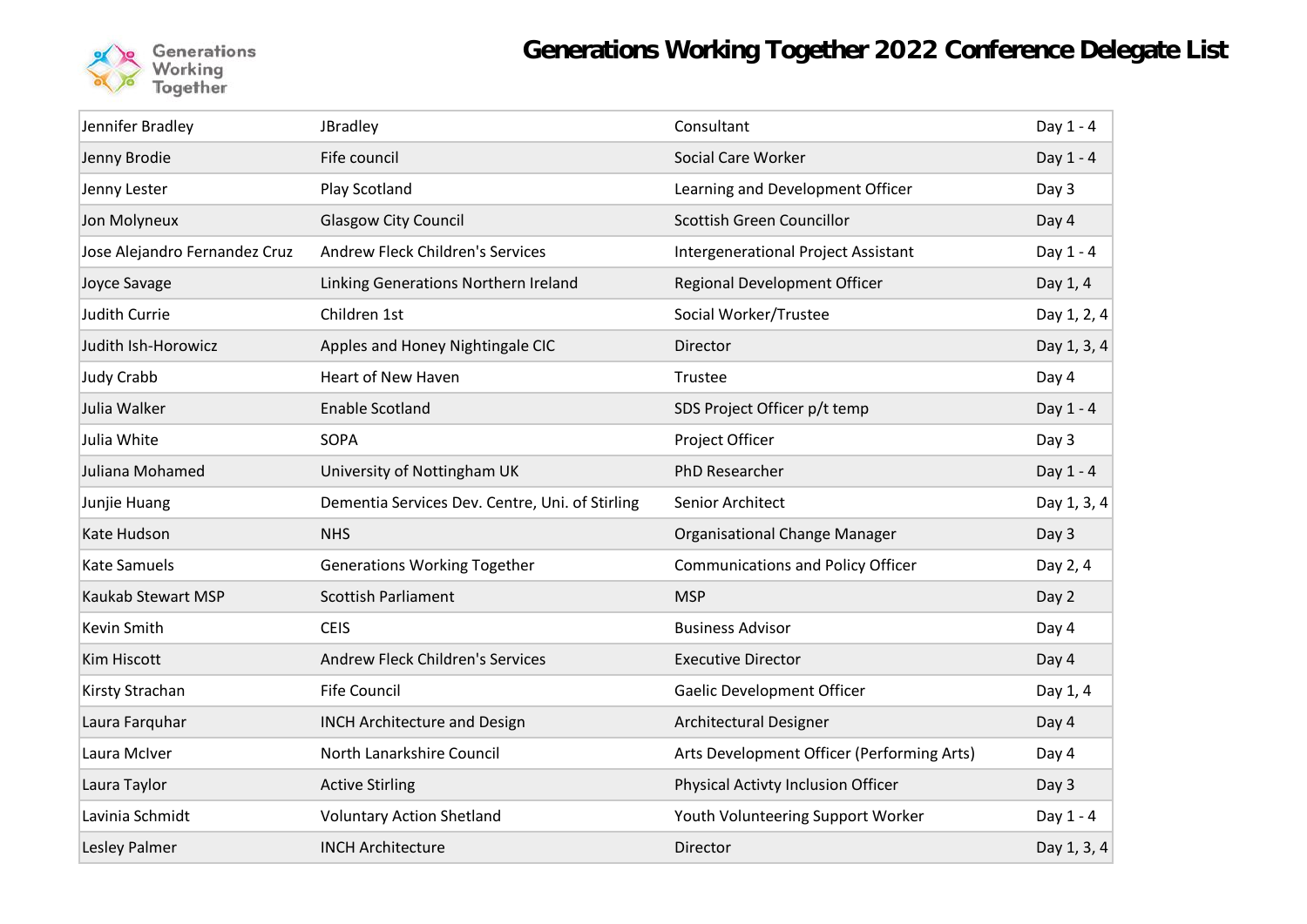

| Liat Ayalon             | Bar IIan University, Isreal            | <b>Associate Professor</b>                    | Day 3       |
|-------------------------|----------------------------------------|-----------------------------------------------|-------------|
| <b>Line Caes</b>        | University of Stirling                 | Lecturer                                      | Day 4       |
| Lisa O'Leary            | Life Changes Trust                     | Senior Development Officer                    | Day 1       |
| Lois Peach              | University of Bristol                  | Researcher                                    | Day 1, 2, 3 |
| Loiuse Brown Nicholls   | University of Strathclyde              | Senior Lecturer                               | Day 3       |
| Loreen Pardoe           | <b>Generations Working Together</b>    | Intergenerational Development Officer         | Day 1, 3, 4 |
| Lorna Dempster          | Springfield Primary School             | <b>Head Teacher</b>                           | Day 4       |
| Lorraine Anderson       | <b>Scottish Borders Council</b>        | Paraprofessional Care Manager Social Work     | Day 1, 3    |
| Lorraine Anne George    | <b>Generations Working Together</b>    | Learning & Development Officer                | Day 1 - 4   |
| Lottie Brook            | Luminate                               | Programme Manager                             | Day 3       |
| Louisa Turner           | <b>Generations Working Together</b>    | Fife Network Coordinator - Volunteer          | Day 1, 2    |
| Louise Curtis           | Care Inspectorate                      | Inspector                                     | Day 1 - 4   |
| Louise Kelly            | Care Inspectorate                      | Senior Improvement Adviser                    | Day 1, 3    |
| Lucy Gibbons            | Play Scotland                          | Digital membership & Services Officer         | Day 3       |
| Lynn Thain              | Dundee City Council                    | <b>Team Manager</b>                           | Day 1       |
| Magdalena Hagen         | <b>GWT</b>                             | Volunteer                                     | Day 3, 4    |
| Magdalena Hagen         |                                        | Volunteer                                     | Day 3, 4    |
| Margaret Buchanan-Coles |                                        | Physiotherapist                               | Day 3, 4    |
| Margaret Campbell       | <b>Stirling Council</b>                | Principle Early Childhood Educator            | Day 1       |
| Maria Carlander         | <b>Generation Marianne</b>             | Co-founder                                    | Day 4       |
| Maria Hendry            | VoluntaryAction East Renfrewshire SCIO | Volunteering Lead                             | Day 3, 4    |
| Maria Ponte             | Aberdeenshire Council Sheltered Houing | Sheltered Housing Activities coordinator      | Day 1, 3    |
| Maryan Whyte            | <b>Whyte Family Trust</b>              | Chair                                         | Day 4       |
| Matt Kaplan Ph.D.       | The Pennsylvania State University, USA | Professor Intergenerational Programs & Ageing | Day 1, 3, 4 |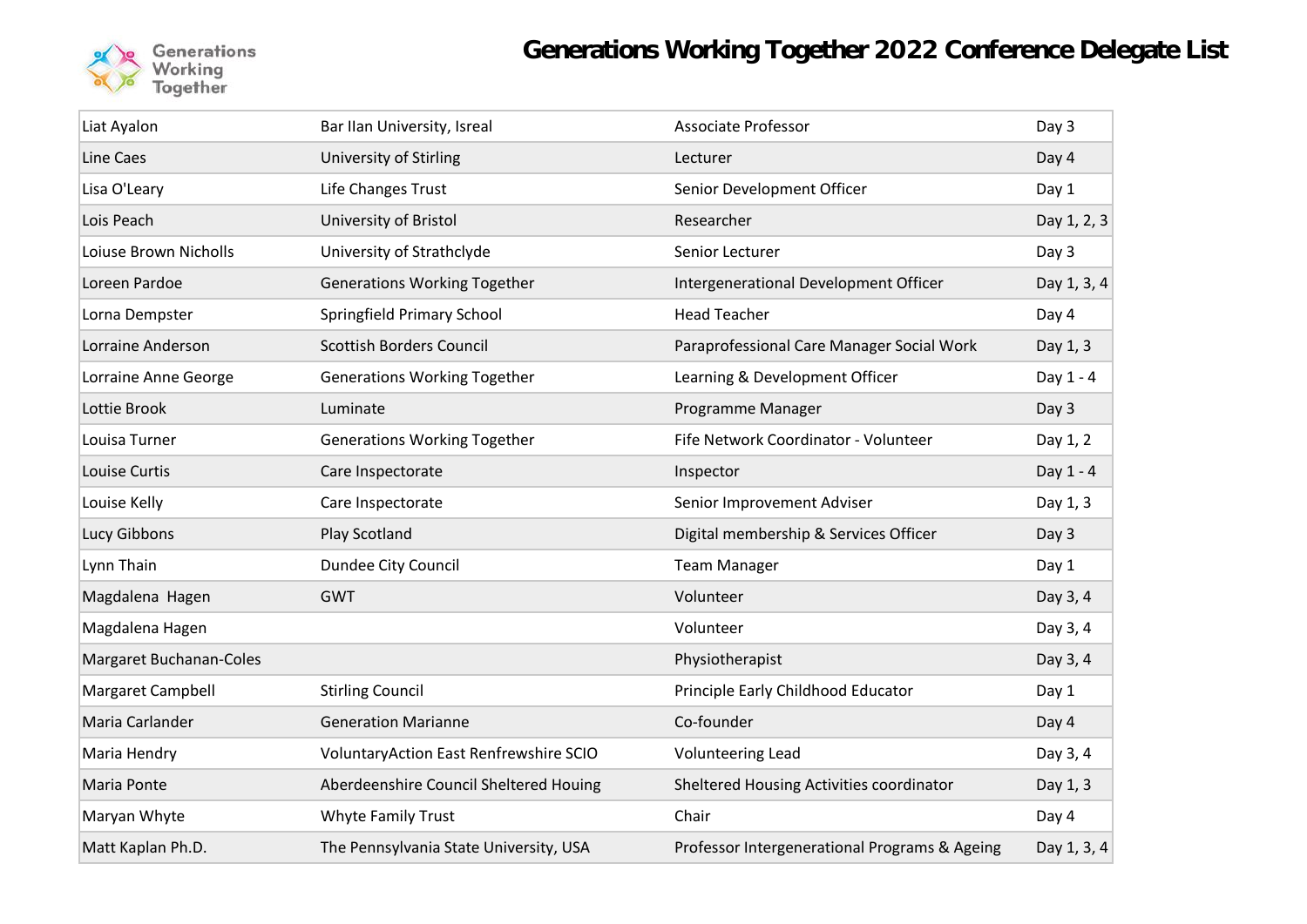

| Maureen Sier         | Interfaith Scotland                       | Director                                         | Day 4       |
|----------------------|-------------------------------------------|--------------------------------------------------|-------------|
| <b>Maxine Dinnes</b> | Leonard Cheshire                          | <b>Community Engagement Manager</b>              | Day 1       |
| <b>Megan Beattie</b> | <b>STAND International</b>                | Project Delivery Lead                            | Day 3       |
| Megan Murray         | CVS Inverclyde                            | <b>Communications Assistant</b>                  | Day 2, 4    |
| Mehernosh Pestonji   | Canadian Intergenerational Centre         | Founder                                          | Day 1 - 4   |
| Mirain Llwyd Roberts | <b>Cyngor Gwynedd Council</b>             | Bridging the Generation Co-Ordinator             | Day 3, 4    |
| Molly Jones          | Council on Aging of Ottawa                | Project Officer                                  | Day 1 - 4   |
| Monica Allen         | <b>Voluntary Action South Lanarkshire</b> | Social Enterprise for Health Development Officer | Day 1 - 4   |
| Mrs Pauline Cameron  | <b>Monifieth Befrienders</b>              | Schools' Coordinator                             | Day 1       |
| Nancy Lindeman       | University of Wisconsin River Falls       | Montessori Adjunct Professor                     | Day 1, 3, 4 |
| Naomi Kenny          | <b>Stirling Council</b>                   | <b>Equalities and Facilities Librarian</b>       | Day 1 - 4   |
| Neeka Barnes         | <b>Andrew Fleck Children's Services</b>   | Director of Special Projects                     | Day 1 - 4   |
| Niki Cooney          | Care Inspector                            | Inspector                                        | Day 2, 3, 4 |
| Olivia MacLellan     | Tagsa Uibhist (Community Gardens)         | <b>Community gardens Manager</b>                 | Day 1       |
| Pat Parisi           | <b>CIC</b>                                | Founder                                          | Day 1 - 4   |
| Robbie Crockatt      | <b>Edinburgh Council</b>                  | Learning Estate Planning Manager                 | Day 4       |
| Ross Crawford        | <b>Generations Working Together</b>       | <b>Funding Bid Writer</b>                        | Day 1 - 4   |
| <b>Ruth Hart</b>     | Deafblind Scotland                        | Senior Programme Leader                          | Day 1       |
| Ryan McKay           | <b>Citadel Youth Centre</b>               | Youth Worker                                     | Day 1       |
| Ryan McKay           | <b>Citadel Youth Centre</b>               |                                                  |             |
| Sally Logan          | Renfrewshire council                      | Health & wellbeing co-ordinator                  | Day 4       |
| Sandra Brown         | Age Scotland                              | Dementia Training Coordinator                    | Day 1, 3, 4 |
| Shannon Jarrott      | <b>Ohio State University</b>              | Professor of Social Work                         | Day 3       |
| Sheena Fontana       | Scottish Older People's Assembly          | Age-friendly Communities Worker                  | Day 3, 4    |
|                      |                                           |                                                  |             |